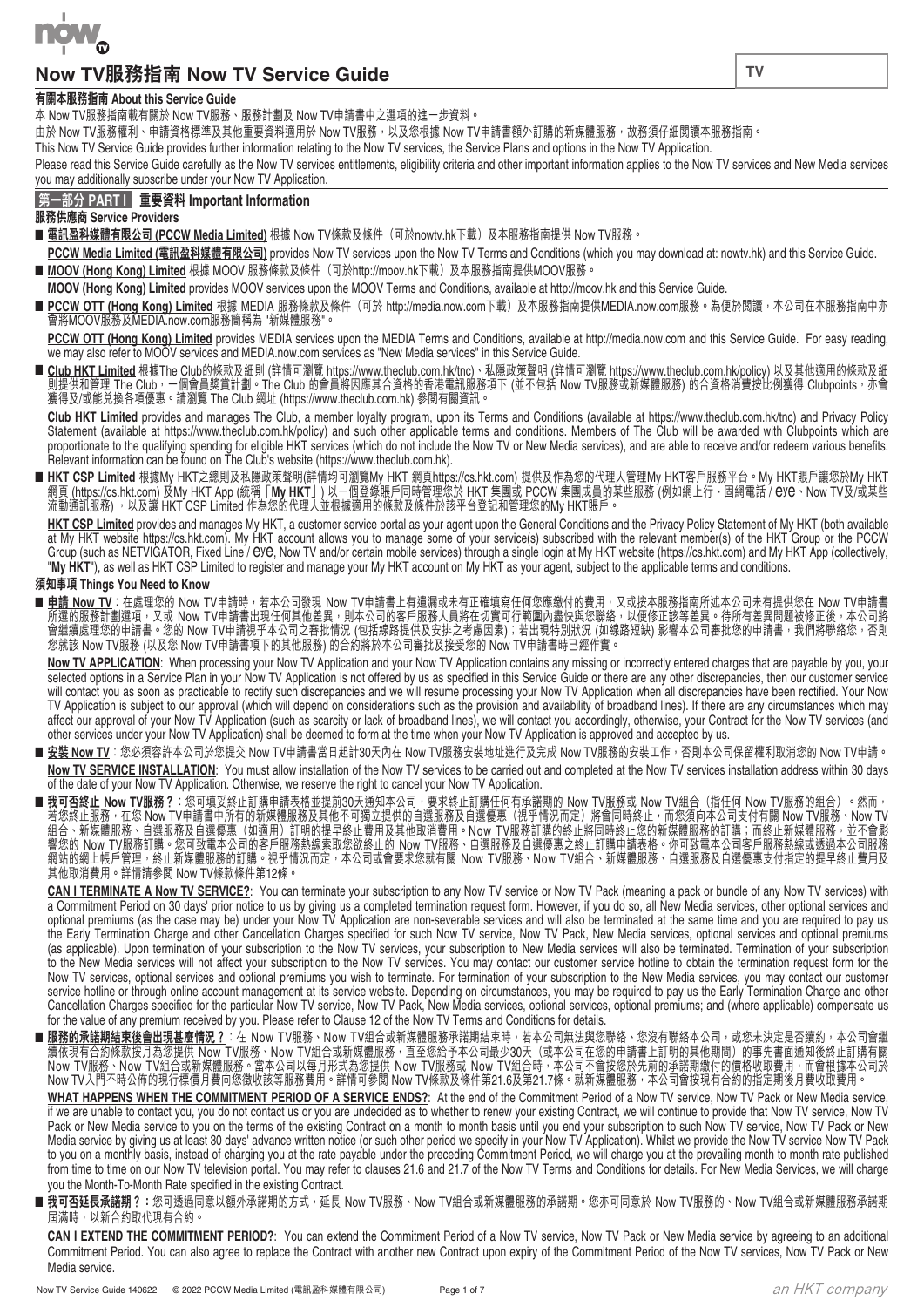■ <u>哪些服務合約條款可以更改?</u>:本公司可以透過 Now TV服務、新媒體服務或自選服務網站(見本服務指南G節)在網上公佈更改詳情,以更改 Now TV服務、新媒體服務或自選服務 的所有條款及條件。詳情請參閱 Now TV條款及條件第20條。

**WHICH CONTRACT TERMS OF A SERVICE CAN BE CHANGED?**: We can change all terms and conditions of the Now TV services, New Media services or optional service by publishing the changes online at the Now TV services', New Media services' or optional services' websites listed in Section G of this Service Guide. Please refer to clause 20 of the Now TV Terms and Conditions for details.

■ **於服務終止時向本公司歸還器材?**:除非本公司另行通知,否則您須將本公司的器材歸還及送至在您終止訂購 Now TV服務時本公司告知您的地址。有關歸還本公司器材的安排細節, 請參閱終止訂購申請表格。

**RETURNING EQUIPMENT TO US WHEN A SERVICE TERMINATES?**: Unless we tell you otherwise, you are required to return our equipment to the address that we inform you at the time you terminate your subscription to the Now TV services. Please refer to the termination request form for details on the arrangements for the return of our equipment.

■ **搬遷**:若 Now TV服務在您搬遷後的新地址有所覆蓋,則本公司會向您收取搬遷費用。若您的新地址不在 Now TV服務的覆蓋範圍內,而若您選擇終止訂購 Now TV服務,本公司可能 不向您收取提早終止費用。然而,本公司可向您收取其他取消費用,而您訂購的新媒體服務亦會終止。請注意,部分頻道在南丫島上無法接收,在島上收看 Now TV服務亦需要不同的 機頂盒。有關南丫島可接收頻道的詳情,可參閱Now TV服務申請表(精選優惠計劃)或Now TV服務申請表(全睇組合計劃 – 適用於南丫島客戶)。

**MOVING HOME**: If you move your home and there is coverage of our Now TV services at your new address, we will charge you a Moving Charge. If there is no coverage of our Now TV services at your new address, we may not charge you the Early Termination Charge for the Now TV services if you choose to end your subscription to the Now TV services. However, we may charge you the other Cancellation Charges and your subscription to the New Media services will also be terminated. Please note that certain channels cannot be received on Lamma Island and a different set top box will be required to receive the Now TV services on Lamma Island. You can refer to the Now TV Services Menu (Minipack) or Now TV Services Menu (Super Value Pack for Lamma Island Customers) for selection of channels which can be received on Lamma Island.

■ **賬單**:您或會於不同日期收到組合式服務(如有)的個別賬單。賬單將會以電郵方式發送至您在A節填寫的電郵地址。

**BILLING**: You may receive separate bills for the bundled services (if any) at different dates. Bills will be sent to the email address set out in Section A.

**■ <u>保證金</u>: 您應負責支付本合約項下的所有費用。您所支付的保證金會由向您提供服務的所有電訊盈科服務供應商共同持有。就一個服務供應商所提供的一項服務而支付的保證金可被用** 於支付田相同或另一電訊盈科集團服務供應商提供的另一服務的應付費用,或用於支付 Now TV服務及新媒體服務的應付款項。若仕本合約或您相關的 Now TV服務及新媒體服務的訂 購終結時所有費用均巳付凊,剩餘保證金則將曾退遠給您。詳情請查閱 Now IV條款及條件第12.5條。

**DEPOSITS**: You shall be responsible for all charges under this Contract. Deposits paid by you will be jointly held by all our service providers who provide services to you. Deposits paid in relation to a service provided by one service provider may be used to pay outstanding charges in relation to another service provided by the same or another service provider within the PCCW group companies or used to settle the outstanding amount of any payment for the Now TV services and/or New Media services. Any remaining deposits will be refunded to you when all charges are paid at the end of the Contract or at the end of your subscription to the relevant Now TV service and/or New Media services. Please refer to clause 12.5 of the Now TV Terms and Conditions for details.

**■ 與其他電訊盈科電訊服務共用數據機**:若您透過網上行數據機使用多於一個服務並共同使用相同的傳輸頻寬和路徑,加上所用服務之合併傳輸頻寬要求高於你現正享用之網上行服務的 傳輸頻寬,使用網上行服務時可用之頻寬可能會減少。

**MODEM SHARING WITH OTHER PCCW TELECOMMUNICATIONS SERVICES:** When you are using a NETVIGATOR modem for more than one service using the same transmission bandwidth or path and the combined bandwidth requirements of the services are higher than the transmission bandwidth you have subscribed to, the bandwidth available when using the NETVIGATOR Services will be reduced.

### **第二部分 PART II Now TV申請書 Now TV Application**

### **A節 SECTION A 客戶資料 CUSTOMER DETAILS**

■ Now TV服務安裝地址: 本公司將會以 Now TV服務安裝地址用作通訊地址。

**Now TV service Installation Address**: The Now TV service installation address will be used by us as the correspondence address.

#### **B節 SECTION B 合約年期 CONTRACT TERM**

■ <u>承諾期(適用於現行組合及/或増值服務</u>):這列明您同意訂購 Now TV服務的承諾期<sup>,</sup>而承諾期將自動適用於您在 Now TV申請書中選擇的自選服務及/或自選優惠及/或增值服務,但 不適用於新媒體服務。有關承諾期計算方式如下:

#### **i. 生效日為賬單週期起始日**

若客戶訂購現行組合及/或任何增值服務,而該組合或增值服務的生效日為賬單週期起始日,則該組合的第一及第二個月承諾期,將會由生效日起計直至及包括下一個賬單截數日(少於 。<br>60天亦當第一及第二個月計算);而該增值服務的第一個月承諾期,將會由生效日起計直至及包括下一個賬單截數日(少於30天亦當作第一個月計算)。該組合的第一及第二個月及/或該 增值服務的第一個月的服務月費則會按比例收取。其後,視乎12、18、24或30個月承諾期,該組合會按10、16、22或28個月延續,而該增值服務會按11、17、23或29個月延續。

### **ii. 生效日為賬單週期的第二日或之後**

若客戶訂購現行組合及/或任何增值服務,而該組合或增值服務的生效日為賬單週期的第二日或之後,則該組合及/或增值服務的第一個月承諾期,將會由生效日起計直至及包括下一個 賬單截數日(少於30天亦當作第一個月計算),而該組合及/或增值服務的第一個月的服務月費將會按比例收取。其後,視乎12、18、24或30個月承諾期,該組合及/或增值服務會按11、 17、23或29個月延續。

Commitment Period (Applicable for Current Pack(s) and/or Value Added Service(s)): This is the Commitment Period which you agree to subscribe to the Now TV services. This automatically applies to the optional services, premiums and/or Value Added Service(s) selected under your Now TV Application. This does not apply to New Media services. The Commitment Period is calculated as follows:

#### **i. Commencement Date falls on the 1st day of the Billing Cycle**

In respect of customers who subscribe to Current Pack(s) and/or any Value Added Service(s); and the Commencement Date for such pack(s) or service(s) falls on the 1st day of the billing cycle, then the first and second months of the Commitment Period for such pack(s), are deemed to start from the Commencement Date and continues up to and including the next bill cut date (even if such period is less than 60 days); and the first month of the Commitment Period for such service(s), is deemed to start from the Commencement Date and continues up to and including the next bill cut date (even if such period is less than 30 days). The monthly subscription charges in respect of the first and second months for such pack(s) and the first month for such service(s) will be charged on a pro-rata basis. Thereafter the Commitment Period continues for the next 10, 16, 22 or 28 calendar months for such pack(s), and 11, 17, 23 or 29 calendar months for such service(s) (depending on whether the Commitment Period is for 12, 18, 24 or 30 months respectively).

### **ii. Commencement Date falls on the 2nd or subsequent day of the Billing Cycle**

In respect of customers who subscribe to Current Pack(s) and/or any Value Added Service(s); and the Commencement Date for such pack(s) or service(s) falls on the 2nd or subsequent day of the billing cycle, then the first month of the Commitment Period for such pack(s) and/or service(s) is deemed to start from the Commencement Date and continues up to and including the next bill cut date (even if such period is less than 30 days) and the monthly subscription charges in respect of the first month will be charged on a pro-rata basis. Thereafter the Commitment Period continues for the next 11, 17, 23 or 29 calendar months (depending on whether the Commitment Period is for 12, 18, 24 or 30 months respectively).

■ 承諾期(適用於非現行組合):這列明您同意訂購 Now TV服務的承諾期,第一個月的承諾期計算是由第一個截數日起計算,其後再按12、18或24個月的承諾期延續合約 (視乎閣下的 12、18或24個月的承諾期而定)。而承諾期將自動適用於您在 Now TV申請書中選擇的自選服務及 / 或自選優惠, 但不適用於新媒體服務。

**Commitment Period (Applicable for Non Current Pack)**: This is the Commitment Period which you agree to subscribe to the Now TV services. The Commitment Period commences on the First Billing Date and continues for the next 12, 18 or 24 calendar months (depending on whether your Commitment Period is for 12, 18 or 24 months respectively). This automatically applies to the optional services and/or premiums selected under your Now TV Application. This does not apply to New Media services.

- 預計安裝日期:這列明本公司將會在 Now TV服務安裝地址安裝 Now TV服務的預計日期,並可能有所更改。安裝日期應為在 Now TV服務安裝地址安裝 Now TV服務的實際日期。
- **Target Installation Date**: This is the target date which we will conduct installation of the Now TV services at the Now TV service installation address and may be subject to change. The installation date shall be the actual date the Now TV services are installed at the Now TV service installation address.
- <u>預計生效日期</u>:這列明本公司將會在 Now TV服務安裝地址提供 Now TV服務的預計日期。生效日應為在 Now TV服務安裝地址提供 Now TV服務的實際日期。

**Target Commencement Date**: This is the target date on which the Now TV services will be made available at the Now TV service installation address. The Commencement Date shall be the actual date the Now TV services will be made available at the Now TV service installation address.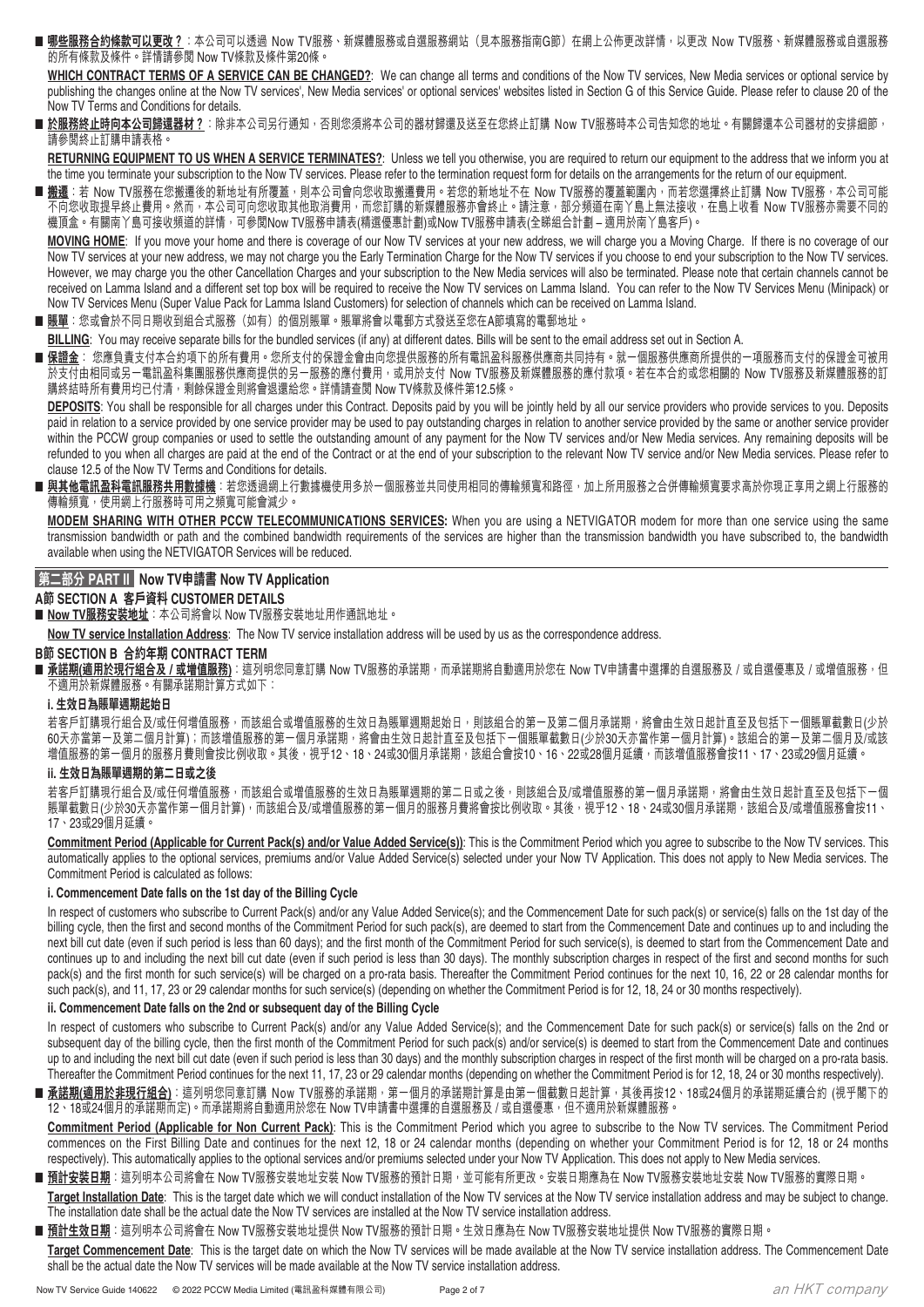### **C節 SECTION C 服務計劃 SERVICE PLANS Now TV服務 Now TV SERVICES**

Now TV條款及條件可於nowtv.hk瀏覽。Terms and Conditions: Now TV Terms and Conditions, available at nowtv.hk.

### **尊貴之選 Premier Combo**

### **服務內容 / 權利 Service Description / Entitlements:**

- 新或指定現有客戶可從 Now TV 服務申請表 ( 尊貴之選 ) 訂購尊貴之選及可於 Now TV 服務申請表 ( 頻道組合 ) 訂購額外 Now TV 組合及 / 或特選頻道。所有尊貴之選頻 道於 Now TV 服務目錄 ( 尊貴之選 ) 列明。New or selected existing customers may subscribe to the Premier Combo from the Now TV Services Menu (Premier Combo) and other Now TV Pack(s) and/or Premium Channel(s) from the Now TV Services Menu (Channel Pack). All channels available in the Premier Combo are set out in the Now TV Services Menu (Premier Combo).
- 訂購尊貴之選及 / 或就本公司不時指定的 Now TV 組合 ("現行組合 ") 之客戶, 將不 可訂購現行組合以外之其他 Now TV 組合、頻道、精選組合及 / 或優惠。Customers who subscribe to the Premier Combo and/or any Now TV Pack as specified by us from time to time (each a "Current Pack") cannot subscribe to any other Now TV Packs, channels, combos and/or offers which are not Current Packs.

### **2個月指定頻道試睇計劃 2-mth Free Trial Selected Channel Packs**

### **服務內容 / 權利 Service Description / Entitlements:**

- 指定現有客戶可於 Now TV 服務申請表精選優惠計劃 /Now TV 服務申請表 ( 只供買 1 送 1 精選優惠計劃 [ 只供現有指定 Now TV 客戶 ]) 訂購額外頻道 (24 個月承諾期 )。 Designated existing customers can subscribe to other channels from the Now TV Service Menu for Minipack/Now TV Service Menu for (Buy 1 Get 1 Free Special Offer Only) [For Selected Existing Now TV Customers] (24 months Commitment Period).
- 2個月指定頻道試睇計劃的頻道訂購月費及標清/高清接駁費將於第1 及2個月獲豁 免,除非客戶於第3個月前30日向本公司提交通知終止該計劃,否則,由第3個月 起,頻道訂購月費及標清/高清接駁費將按月收費。The monthly channel subscription charges for the 2-mth Free Trial Selected Channel Packs and the SD Connection Fee/HD Connection Fee will be waived for the 1st and 2nd months. From the 3rd month, the monthly channel subscription charges and SD Connection/HD Connection Fee will be charged each month unless customer gives us advance notice of termination 30 days before the start of the 3rd month.

## **指定之選 / 推介之選 / 頻道組合 / 特選頻道 Fixed / Flexi Combo / Channel Pack / Premium Channel:**

### **服務內容 / 權利 Service Description / Entitlements:**

#### **新客戶可訂購以下服務計劃 New customers may subscribe to any of the Service Plans below:**

- 新客戶可從Now TV服務申請表 (頻道組合/推介之選/指定之選/只供指定住戶之指定之 選)訂購 Now TV組合。以下服務計劃不適用於新南丫島客戶。New customers may subscribe to the Now TV Pack(s) from the Now TV Services Menu (Channel Pack/ Flexi Combo Offer/Fixed Combo/Fixed Combo for Selected Customers Only). The following Service Plans are not available to new Lamma Island customers.
- 訂購頻道組合、特選頻道、推介計劃、指定計劃、尊貴之選及/或就本公司不時指 定的 Now TV組合("現行組合")之客戶,將不可訂購現行組合以外之其他 Now TV組 合、頻道、精選組合及 / 或優惠。Customers who subscribe to the Channel Pack, Premium Channel, Flexi Combo Offer, Fixed Combo, Premier Combo and/or any Now TV Pack as specified by us from time to time (each a "Current Pack") cannot subscribe to any other Now TV Packs, channels, combos and/or offers which are not Current Packs.

頻道組合 Channel Pack

■ 新客戶須訂購至少2個 Now TV組合方可訂購任何額外特選頻道。已選購特選頻道 的客戶如在承諾期內終止訂購任何 Now TV組合(網上行內的 Now TV服務目錄之 精選組合或組合亦被視為 Now TV組合),必須確保任何時候至少訂購2個 Now TV 組合,以繼續訂購特選頻道。如客戶未能訂購至少2個 Now TV組合,該客戶的 特選頻道將被終止。所有 Now TV組合頻道於 Now TV服務目錄(頻道組合)列明。 如客戶選擇以按月形式訂購頻道組合,將不可同時訂購推介之選、指定之選、尊 貴之選、(有承諾期)頻道組合或(有承諾期)額外特選頻道。須以信用卡付款。New customers must subscribe to at least 2 Now TV Packs before they can subscribe to any Premium Channel(s). Customers who have subscribed to Premium Channel(s) and wish to terminate their subscription to any Now TV Packs (a Special Pack or Pack under the NETVIGATOR Now TV SERVICES BUNDLE is considered a Now TV Pack) within their Commitment Period, have to ensure that they subscribe to at least 2 Now TV Packs at all times in order to continue with their subscription to the Premium Channel(s). Customer's subscription to any Premium Channel(s) will be terminated if he/she fails to subscribe to at least 2 Now TV Packs. All channels available in the Now TV Packs are set out in the Now TV Services Menu (Channel Pack). Customers who have subscribed to Channel Pack on a monthly subscription basis, cannot subscribe to Flexi Combo, Fixed Combo, Premier Combo, Channel Pack (with Commitment Period) or Premium Channel(s) (with Commitment Period). Credit card payment is required.

### **申請資格標準 Eligibility:**

- 客戶必須訂購 24 個月承諾期的服務。Customer must subscribe for a 24 month Commitment Period.
- 客戶必須以信用咭繳付所有費用。Customer must pay for all charges by credit card.
- 付款詳情請參閲 G 節 其他收費。For payment details, please refer to Section G -Other Charges.

### **申請資格標準 Eligibility:**

- 指定現有客戶可訂購 2 個月指定頻道試睇計劃 ( 該 Now TV 組合頻道於 Now TV 服務目錄 (2 個月指定頻道試睇計劃 ) 列明 )。Designated existing customers can subscribe to 2-mth Free Trial Selected Channel Packs (the channels available in such Now TV Packs are set out in the Now TV Service Menu (2-mth Free Trial Selected Channel Packs)
- 付款詳情請參閲G節 其他收費。For payment details, please refer to Section G -Other Charges.

- 推介之選/只供指定住戶之推介之選 Flexi Combo Offer/Flexi Combo Offer for Selected Customers Only
- 新客戶可訂購推介之選及可於Now TV服務申請表(頻道組合)訂購額外 Now TV組合及 /或特選頻道。所有推介之選頻道於 Now TV服務目錄(推介之選)列明。頻道訂購月費 將於第3及9個月獲豁免(24個月承諾期之推介之選)。New customers may subscribe to the Flexi Combo; and other Now TV Pack(s) and/or Premium Channel(s) from the Now TV Services Menu (Channel Pack). All channels available in the Flexi Offer are set out in the Now TV Services Menu (Flexi Combo Offer). The monthly channel subscription charges will be waived for, the 3rd and 9th months for 24-month Flexi Combo Offer.
- 指定之選/只供指定住戶之指定之選 Fixed Combo/Fixed Combo for Selected Customers Only
- 新客戶可訂購指定之選及可於Now TV服務申請表(頻道組合)訂購額外 Now TV組合及 /或特選頻道。所有指定之選頻道於 Now TV服務目錄(指定之選)列明。此24個月承諾 期之指定之選/只供指定住戶之指定之選的頻道訂購月費將於第3及9個月獲豁免。New customers may subscribe to the Fixed Combo; and other Now TV Pack(s) and/or Premium Channel(s) from the Now TV Services Menu (Channel Pack). All channels available in the Fixed Combo are set out in the Now TV Services Menu (Fixed Combo). The monthly channel subscription charges for 24-month Fixed Combo/Fixed Combo for Selected Customers Only will be waived for the 3rd and 9th months.

### **新南丫島客戶可訂購以下服務計劃 New Lamma Island customers may subscribe to any of the Service Plans below:**

- 南丫島客戶優惠 Offers for Lamma Island Customers:
- 新南丫島客戶可選擇於Now TV服務申請表(南丫島客戶優惠)訂購最少2個 Now TV 組合並可同時訂購額外特選頻道。所有頻道於 Now TV服務目錄(南丫島客戶優惠) 列明。如客戶選擇以按月形式訂購頻道組合,將不可同時訂購(有承諾期)頻道組合 或(有承諾期)額外特選頻道,並須以信用卡付款。New Lamma Island customers may subscribe to at least 2 Now TV Pack(s) and/or Premium Channel(s) from the Now TV Services Menu (Offers for Lamma Island Customers) at the same time. All channels available for Lamma Island Customers are set out in the Now TV Services Menu (Offers for Lamma Island Customers). Customers who have subscribed to Channel Pack on a monthly subscription basis, cannot subscribe to Channel Pack (with Commitment Period) or Premium Channel(s) (with Commitment Period). Credit card payment is required.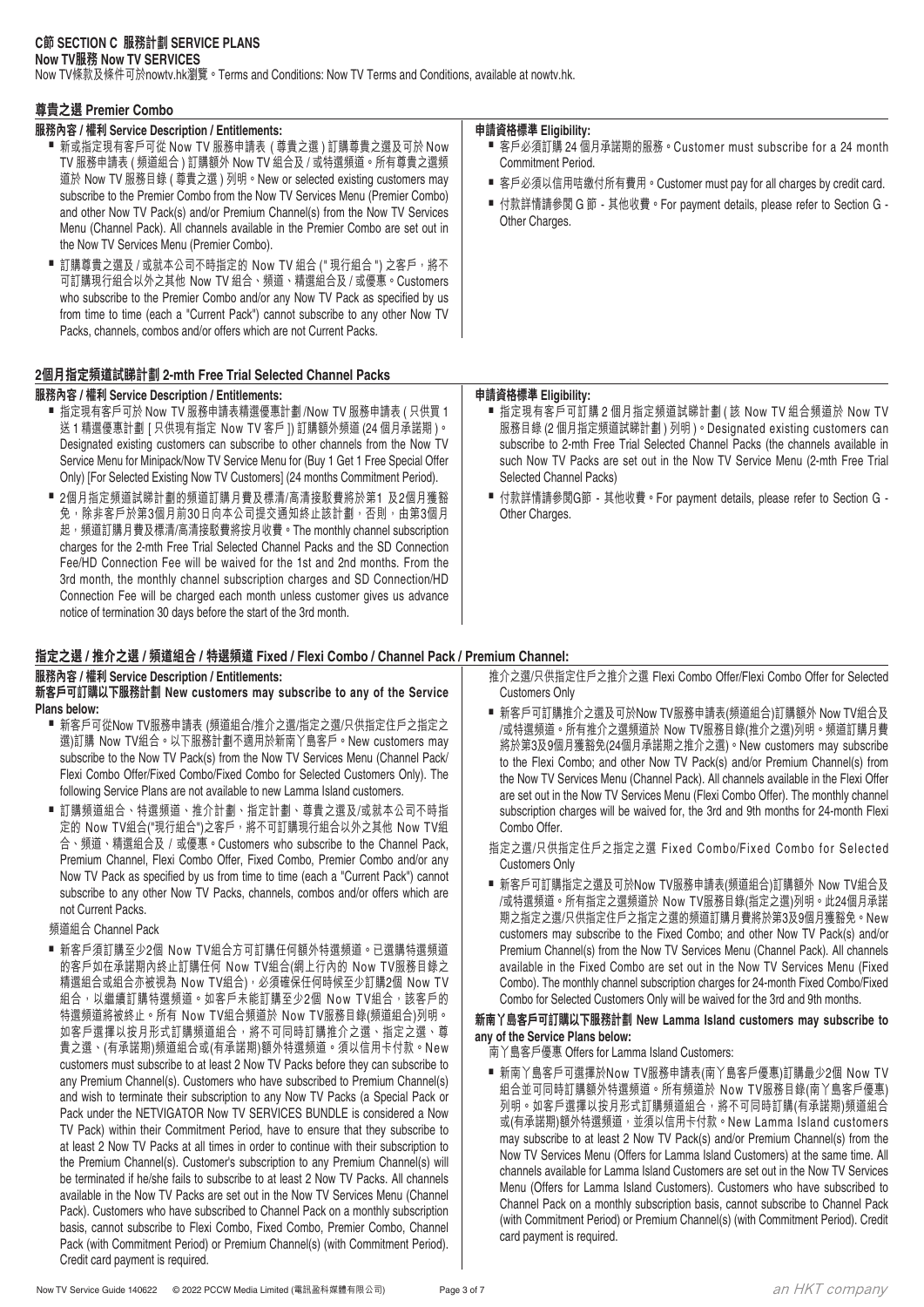| 現有各戶可訂購以下服務計劃Existing customers may subscribe to any of the Service<br>Plans below:<br>■ 現有客戶可從Now TV服務申請表(頻道組合/推介之選/指定之選/只供指定住戶之指<br>定之選/精選優惠計劃(適用於現有 Now TV客戶))訂購頻道。Existing customers may<br>subscribe to channels from the Now TV Services Menu (Channel Pack/ Flexi Combo<br>Offer/Fixed Combo/Fixed Combo for Selected Customers Only).<br>■ 訂購頻道組合、特選頻道、推介計劃、指定計劃、尊貴之選及/或就本公司不時指定的<br>Now TV組合("現行組合")之客戶,將不可訂購現行組合以外之其他 Now TV組合、頻<br>道、精選組合及 / 或優惠。Customers who subscribe to the Channel Pack, Premium<br>Channel, Flexi Combo Offer, Fixed Combo, Premier Combo and/or any Now TV Pack<br>as specified by us from time to time (each a "Current Pack") cannot subscribe to any<br>other Now TV Packs, channels, combos and/or offers which are not Current Packs.<br>頻道組合Channel Pack                                      | 指定之選/只供指定住尸之指定之選 Fixed Combo/Fixed Combo for Selected Customers<br>Only<br>■ 指定現有客戶可訂購指定之選及可於Now TV服務申請表(頻道組合)訂購 Now TV組<br>合及/或特選頻道。所有指定之選頻道於 Now TV服務目錄(指定之選)列明。此24個<br>月承諾期之指定之選/只供指定住戶之指定之選的頻道訂購月費將於第3及9個月獲豁<br>免或18個月承諾期之指定之選/只供指定住戶之指定之選的頻道訂購月費將於第3個<br>月獲豁免 • Selected customers may subscribe to the Fixed Combo; and other Now<br>TV Pack(s) and/or Premium Channel(s) from the Now TV Services Menu (Channel<br>Pack). All channels available in the Fixed Combo are set out in the Now TV Services<br>Menu (Fixed Combo). The monthly channel subscription charges for 24-month Fixed<br>Combo/Fixed Combo for Selected Customers Only will be waived for the 3rd and 9th<br>months or 18-month Fixed Combo/Fixed Combo for Selected Customers Only will be<br>waived for the 3rd month.                                                                                                                                                                                                              |
|---------------------------------------------------------------------------------------------------------------------------------------------------------------------------------------------------------------------------------------------------------------------------------------------------------------------------------------------------------------------------------------------------------------------------------------------------------------------------------------------------------------------------------------------------------------------------------------------------------------------------------------------------------------------------------------------------------------------------------------------------------------------------------------------------------------------------------------|------------------------------------------------------------------------------------------------------------------------------------------------------------------------------------------------------------------------------------------------------------------------------------------------------------------------------------------------------------------------------------------------------------------------------------------------------------------------------------------------------------------------------------------------------------------------------------------------------------------------------------------------------------------------------------------------------------------------------------------------------------------------------------------------------------------------------------------------------------------------------------------------------------------------------------------------------------------------------------------------------------------|
| ■ 指定現有客戶可選擇於Now TV服務申請表(頻道組合)訂購任何 Now TV組合及/或特選<br>頻道。特選頻道只適用於同時訂購或已訂購至少2個 Now TV組合之指定現有客戶。                                                                                                                                                                                                                                                                                                                                                                                                                                                                                                                                                                                                                                                                                                                                           | 指定現有南丫島客戶可訂購以下服務計劃 Selected Existing Lamma Island customers<br>may subscribe to any of the Service Plans below:                                                                                                                                                                                                                                                                                                                                                                                                                                                                                                                                                                                                                                                                                                                                                                                                                                                                                                  |
| 所有 Now TV組合頻道於 Now TV服務目錄(頻道組合)列明。Selected existing Now<br>TV customers may subscribe to any Now TV Pack(s) and/or Premium Channel(s)<br>from the Now TV Service Menu (Channel Pack). Premium Channel(s) is/are only<br>available for selected customers who subscribe to or have subscribed to at least 2<br>Now TV Packs. All channels available in the Now TV Pack(s) are set out in the Now<br>TV Service Menu (Channel Pack).<br>推介之選 Flexi Combo Offer<br>■ 指定現有客戶可訂購推介之選及可於Now TV服務申請表(頻道組合)訂購額外 Now TV<br>組合及/或特選頻道。所有推介之選頻道於 Now TV服務目錄(推介之選)列明。頻道<br>訂購月費將於第3及9個月獲豁免(24個月承諾期之推介之選)、及第3個月獲豁免(18                                                                                                                                                                                                                              | 南丫島客戶優惠 Offers for Lamma Island Customers:<br>■ 指定現有南丫島客戶可選擇於Now TV服務申請表(南丫島客戶優惠) 同時訂購最少2<br>個組合並可及 / 或特選頻道。所有南丫島客戶可訂購的頻道於 Now TV服務目錄(南<br>丫島客戶優惠)列明。Selected existing Lamma Island customers may subscribe to<br>at least 2 Now TV Pack(s) and/or Premium Channel(s) from the Now TV Services<br>Menu (Offers for Lamma Island Customers) at the same time. All channels available<br>for Lamma Island Customers are set out in the Now TV Services Menu (Offers for<br>Lamma Island Customers).<br>申請資格標準 Eligibility:<br>■ 客戶須以按月形式、12、18或24個月承諾期訂購服務。Customer must subscribe on                                                                                                                                                                                                                                                                                                                                                                                                                              |
| 個月承諾期之推介之選)。Selected customers may subscribe to the Flexi Combo;                                                                                                                                                                                                                                                                                                                                                                                                                                                                                                                                                                                                                                                                                                                                                                      | a monthly basis or for 12, 18 or 24 months Commitment Period.<br>■ "獨立頻道" 指該訂購頻道並不包括於任何指定頻道組合之內。The reference to                                                                                                                                                                                                                                                                                                                                                                                                                                                                                                                                                                                                                                                                                                                                                                                                                                                                                                 |
| and other Now TV Pack(s) and/or Premium Channel(s) from the Now TV Services<br>Menu (Channel Pack). All channels available in the Flexi Offer are set out in the Now<br>TV Services Menu (Flexi Combo Offer). The monthly channel subscription charges                                                                                                                                                                                                                                                                                                                                                                                                                                                                                                                                                                                | "standalone channel" refers to a channel which is subscribed to not as part of any<br>fixed bundle or package of channels.                                                                                                                                                                                                                                                                                                                                                                                                                                                                                                                                                                                                                                                                                                                                                                                                                                                                                       |
| will be waived for: the 3rd and 9th months for 24-month Flexi Combo Offer, the 3rd<br>month for the 18-month Flexi Combo.                                                                                                                                                                                                                                                                                                                                                                                                                                                                                                                                                                                                                                                                                                             | ■ 付款詳情請參閲G節 - 其他收費。For payment details, please refer to Section G -<br>Other Charges.                                                                                                                                                                                                                                                                                                                                                                                                                                                                                                                                                                                                                                                                                                                                                                                                                                                                                                                            |
| 買一送一優惠計劃 Buy-1-get-1-free:                                                                                                                                                                                                                                                                                                                                                                                                                                                                                                                                                                                                                                                                                                                                                                                                            |                                                                                                                                                                                                                                                                                                                                                                                                                                                                                                                                                                                                                                                                                                                                                                                                                                                                                                                                                                                                                  |
| 服務內容 / 權利 Service Description / Entitlements:<br>■ 現有客戶從Now TV服務申請表買一送一(免費24個月)優惠計劃(適用於指定現有Now<br>TV客戶)以月費\$88訂購頻道組合,可免費收看另一個月費\$88頻道組合。Existing<br>customers who subscribe to an \$88 monthly fee channel pack from the Now TV                                                                                                                                                                                                                                                                                                                                                                                                                                                                                                                                                                                                       | Services Menu Buy 1 Get 1 Free (Free 24 months) Offer (avaliable to existing<br>selected Now TV customers only), can receive an additional \$88 monthly fee<br>channel pack for free.                                                                                                                                                                                                                                                                                                                                                                                                                                                                                                                                                                                                                                                                                                                                                                                                                            |
| 季票 Event Pass:                                                                                                                                                                                                                                                                                                                                                                                                                                                                                                                                                                                                                                                                                                                                                                                                                        |                                                                                                                                                                                                                                                                                                                                                                                                                                                                                                                                                                                                                                                                                                                                                                                                                                                                                                                                                                                                                  |
| 服務內容 / 權利 Service Description / Entitlements:<br>■ 客戶可訂購本公司不時指定的若干頻道之季票。Customer may subscribe to an<br>Event Pass for certain channels specified by us from time to time.                                                                                                                                                                                                                                                                                                                                                                                                                                                                                                                                                                                                                                                            | 申請資格標準 Eligibility:<br>■ 客戶必須訂購季票的整段期限。Customer must subscribe to the Event Pass for the<br>duration of its term.                                                                                                                                                                                                                                                                                                                                                                                                                                                                                                                                                                                                                                                                                                                                                                                                                                                                                                |
| ■ 季票將於期滿後自動終止。The Event Pass will be terminated automatically upon its<br>expiry.                                                                                                                                                                                                                                                                                                                                                                                                                                                                                                                                                                                                                                                                                                                                                     |                                                                                                                                                                                                                                                                                                                                                                                                                                                                                                                                                                                                                                                                                                                                                                                                                                                                                                                                                                                                                  |
| 額外機頂盒 – 相同頻道表(Now TV機頂盒) Additional Box – same channel list (Now TV Set top box):                                                                                                                                                                                                                                                                                                                                                                                                                                                                                                                                                                                                                                                                                                                                                     |                                                                                                                                                                                                                                                                                                                                                                                                                                                                                                                                                                                                                                                                                                                                                                                                                                                                                                                                                                                                                  |
| 服務內容 / 權利 Service Description / Entitlements:<br>■ 客戶可額外訂購一個 Now TV機頂盒,以收看透過與其第一個機頂盒、eye2主機或<br>eye家居智能電話接收的相同的頻道 (不包括 Now TV服務的股市速遞服務、按次收<br>費服務及部分 Now TV服務上的互動服務; 而就eVe家居智能電話而言, 自選服務亦<br>將不被包括在內)。Customer may subscribe to an additional Now TV set top box<br>to view the same channels as those received through his first set top box, eye2<br>Device or $e$ Ye Home Smartphone (excluding the Stock Market Express services,<br>pay per view services and certain interactive services on the Now TV services;<br>and in the case of the EYE Home Smartphone, On Demand Services shall also be<br>excluded).<br>■ 客戶若於服務計劃承諾期結束前終止訂購本服務計劃,則須支付提早終止費用<br>\$1,500 • Customer has to pay an early termination charge of \$1,500 for termination<br>of subscription to this Service Plan before expiry of its Commitment Period. | 申請資格標準 Eligibility:<br>■ 客戶必須訂購24個月承諾期的服務。Customer must subscribe for a 24 month<br>Commitment Period.<br>■ 客戶必須繳付\$100或以上的頻道訂購月費,且客戶訂購第一個 Now TV機頂盒、<br>eye2主機或eye家居智能電話的剩餘承諾期不得少於3個月。Customer must pay<br>a monthly channel subscription charge of \$100 or more, and there must be a<br>minimum of 3 months left in the Commitment Period of his subscription to his first<br>Now TV set top box, $eye2$ Device or $eye$ Home Smartphone.<br>■ 客戶利用與其第一個 Now TV機頂盒、eye2主機或eye家居智能電話相同的 Now TV<br>服務安裝地址,最多可額外訂購3個 Now TV機頂盒。Customer may subscribe up to<br>3 additional Now TV set top boxs for the same Now TV service installation address<br>used for his first Now TV set top box, $eye$ 2 Device or $eye$ Home Smartphone.<br>■ 訂購本服務計劃的登記姓名及安裝地址,必須與訂購第一個 Now TV機頂盒、<br>eye2主機或eye家居智能電話。The registered name and installation address for<br>subscription under this Service Plan must be the same as that for the customer's<br>subscription to his first Now TV set top box, eye2 Device or eye Home |
|                                                                                                                                                                                                                                                                                                                                                                                                                                                                                                                                                                                                                                                                                                                                                                                                                                       | Smartphone.                                                                                                                                                                                                                                                                                                                                                                                                                                                                                                                                                                                                                                                                                                                                                                                                                                                                                                                                                                                                      |
| 自選優惠: Optional Premium:                                                                                                                                                                                                                                                                                                                                                                                                                                                                                                                                                                                                                                                                                                                                                                                                               |                                                                                                                                                                                                                                                                                                                                                                                                                                                                                                                                                                                                                                                                                                                                                                                                                                                                                                                                                                                                                  |
| 服務內容 / 權利 Service Description / Entitlements:<br>■ 自選優惠指優惠、贈券或特定月份頻道訂購費用的豁免。Optional Premiums refer to<br>premiums, coupons or waiver of channel subscription charges for certain months.                                                                                                                                                                                                                                                                                                                                                                                                                                                                                                                                                                                                                                             | 申請資格標準 Eligibility:<br>■ 客戶必須訂購18或24個月承諾期的服務。Customer must subscribe for an 18 or 24<br>month Commitment Period.<br>■ 客戶必須以信用咭繳付自選優惠的所有費用。Customer must pay for all Charges for                                                                                                                                                                                                                                                                                                                                                                                                                                                                                                                                                                                                                                                                                                                                                                                                                                  |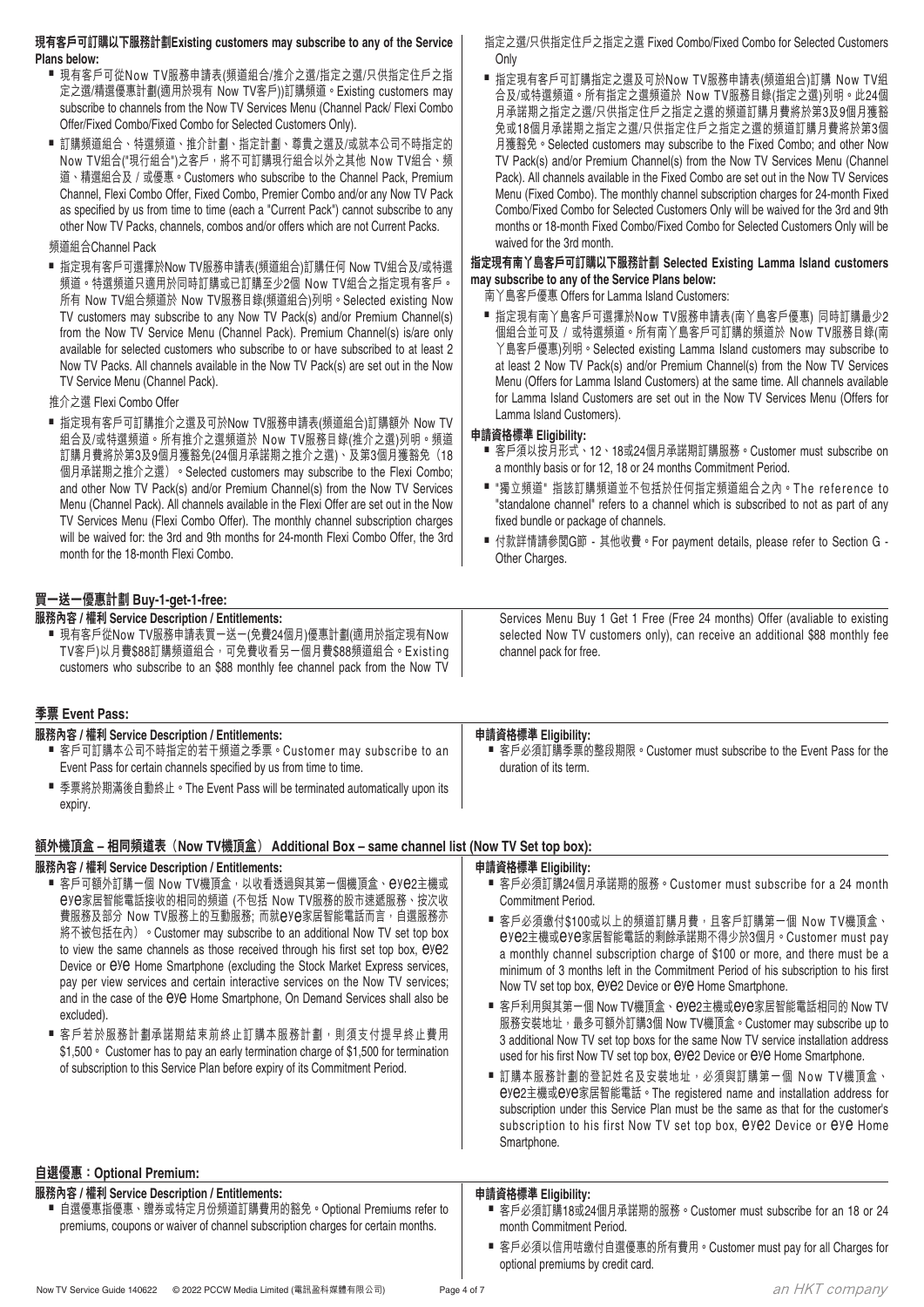### **D節 SECTION D 機頂盒、電視錄影組合、電視錄影服務及其他出租器材 SET TOP BOX, TV RECORDING COMBO, TV RECORDING SERVICE & OTHER EQUIPMENT FOR RENTAL**

### **出租選擇 Rental Option:**

### **服務內容 / 權利 Service Description / Entitlements:**

■ 客戶如附合以下申請資格標準可獲豁免Now TV機頂盒月租。Customers who meet the eligibility requirements below can enjoy a waiver of the monthly rental for their Now TV set top box.

### **申請資格標準 Eligibility:**

- 客戶必須以按月形式、12、18或24個月承諾期訂購服務。Customer must subscribe on a monthly basis or for 12, 18 or 24 months Commitment Period.
- 新客戶如(i)訂購 Now TV服務並以新線路安裝;及(ii)訂購 Now TV 4K/高清/標清接駁 服務,則可於承諾期內獲豁免 Now TV機頂盒月租。New customers who subscribe

### **租用/自攜Now One 4K UHD全功能機頂盒 Using your own/renting Now One 4K UHD All-in-One Set Top Box:**

### **服務內容 / 權利 Service Description / Entitlements:**

- 客戶使用 Now One 4K UHD全功能機頂盒受《Now One 4K UHD全功能機頂盒使 用條款》所約束。您可於本公司網站 (nowtv.hk)參閱。 Customers' use of the Now One 4K UHD All-in-One Set Top Box is subject to the "Now One 4K UHD All-in-One Set Top Box Terms of Use" (available for viewing at our website nowtv.hk).
- 如客戶的Now TV服務訂購被終止,該客戶不能使用或透過Now One 4K UHD全功能 機頂盒的所有功能進入任何Now TV服務。 If a customer's subscription to the Now TV services is terminated, he/she will not be able to use any functions of or access any Now TV services through the Now One 4K UHD All-in-One Set Top Box.
- 4K版本只適用於「網上行光纖入屋」的寬頻用戶。4K接駁服務只適用於 Now TV 安裝地址位於香港電訊光纖網絡覆蓋地區及以該光纖網絡接駁 Now TV之客戶。 若您同時選用4K或高清接駁服務,應明白 Now TV服務有關節目內容的傳輸及/或 廣播質素有可能受多方因素影響,包括網絡覆蓋、由內容供應商所提供的節目質 素和規格,及您的Now TV影視設備及電視規格。為確保您可觀看所有4K內容, 請選用支援HDMI 2.0和HDCP 2.2的電視機或影視設備。請留意現只有指定的頻 道及節目有4K版本。如客戶沒有訂購有關頻道,即使他已選擇4K接駁服務或使用 Now One 4K UHD全功能機頂盒, 他亦不能接收該頻道的4K版本。4K versions are only available to NETVIGATOR Fiber-to-the-Home Services users. 4K Connection Service is available to customers whose Now TV installation address has HKT fiber network coverage and where the Now TV services can be connected to such fiber network. If you have subscribed to the 4K or HD Connection Service, please note that the picture quality and/or transmission of certain programs on the Now TV services will be affected by many factors including the network coverage, quality and specifications of the content provided by third parties, the specifications of your Now TV equipment and your devices. In order to ensure that you can watch all 4K content, please use a TV or device which supports HDMI 2.0 and HDCP 2.2. Please note that only certain channels and programs are available in 4K versions and if a customer does not subscribe to the relevant channels, he/she will not be able to receive any 4K content from such channel on the Now TV services notwithstanding that he/she may have subscribed to the 4K Connection Service and/or use the Now One 4K UHD All-in-One Set Top Box.

**訂購電視錄影組合或電視錄影服務 Subscription of TV Recording Combo or TV Recording Service:**

### **服務內容 / 權利 Service Description / Entitlements:**

- 客戶使用電視錄影服務受《電視錄影服務條款及條件》所約束。您可於本公司網 站 (nowtv.hk)參閱。 Customers' use of the TV Recording Service is subject to the "TV Recording Service Terms and Conditions"(available for viewing at our website nowtv.hk).
- 如客戶的Now TV服務訂購被終止,該客戶不能使用或透過Now 500GB 外置儲存 硬碟機及WD 1TB My Passport外置儲存硬碟機的所有功能進入任何Now TV服務。 If a customer's subscription to the Now TV services is terminated, he/she will not be able to use any functions of or access any Now TV services through, the Now 500GB Hard Disk Drive and WD 1TB My Passport Hard Disk Drive.
- 指定型號的機頂盒必須連接一個兼容的硬碟機,才可使用電視錄影服務。客戶使用 電視錄影服務受《電視錄影服務條款及條件》約束。如客戶終止電視錄影服務,必 須向電訊盈科媒體有限公司提出最少30天書面通知。其他有關電視錄影服務的詳情 請參閱《電視錄影服務條款及條件》。The TV Recording Service can only be used when a specified set-top box model is connected to a compatible hard disk drive. Customers' use of the TV Recording Service is subject to the TV Recording Service Terms and Conditions. Customers who wish to terminate their subscription to the TV Recording Service shall provide no less than 30 days written notice to PCCW Media Limited. For further details relating to the TV Recording Service, please refer to the "TV Recording Service Terms and Conditions".
- 只適用於現有Now TV客戶續約指定計劃或其他客戶以\$78月費訂購4K接駁費達18 個月或以上承諾期。您的電視錄影服務費用將會被豁免至您Now TV服務的承諾期 完結為止。Only available to existing Now TV customers who renew designated service plans or other customers who pay \$78/month for 4K connection fee with a

to (i) the Now TV services and install a new Now TV line; and (ii) the Now TV 4K/ HD/SD Connection Service, can enjoy a waiver of the monthly rental for their Now TV set top box during the Commitment Period.

- 現有客戶如將 Now TV服務訂購額外延長一個承諾期並已訂購 Now TV 4K / 高 清 / 標清接駁服務,則可於額外承諾期內獲豁免 Now TV機頂盒月租。Existing customers who extend their subscriptions to the Now TV services for an additional Commitment Period and subscribe to the Now TV 4K/HD/SD Connection Service can enjoy a waiver of the monthly rental for their Now TV set top box for the duration of the additional Commitment Period.
- 任何情況下終止租用Now One 4K UHD全功能機頂盒,客戶必須繳付提早終止租用 Now One 4K UHD全功能機頂盒費用。Customer shall pay the Early Termination Charge for termination of his subscription for the rental of the Now One 4K UHD Allin-One Set Top Box before its Commitment Period.
- 現有之客戶如使用自攜Now One 4K UHD全功能機頂盒接收 Now TV服務,必須繼續 繳付高清/標清接駁月費 (如適用) 。Existing customers who use their own Now One 4K UHD All-in-One Set Top Box to receive the Now TV services must continue to pay for the monthly HD/SD connection fee (if applicable).
- 客戶如附合以下申請資格標準可獲豁免4K/高清/標清接駁服務費用。Customers who meet the requirements below are eligible to enjoy a waiver of the monthly 4K/HD/ SD Connection fee.

### **申請資格標準 Eligibility:**

- 租用Now One 4K UHD全功能機頂盒服務。 Customers who rent a Now One 4K UHD All-in-One Set Top Box.
- 使用網上行光纖入屋寬頻及自攜Now One 4K UHD全功能機頂盒接收 Now TV服務的 新 Now TV客戶。New Now TV Customers who use Netvigator Fiber-to-the-Home Services and their own Now One 4K UHD All-in-One Set Top Box to receive Now TV services.
- 使用網上行光纖入屋寬頻及自攜Now One 4K UHD全功能機頂盒接收 Now TV服務並 不受承諾期約束或已完成高清/標清接駁月費承諾期或無需繳付上述服務費用的現有 Now TV客戶。Existing Now TV Customers who use Netvigator Fiber-to-the-Home Services and their own Now One 4K UHD All-in-One Set Top Box to receive the Now TV services; and whose subscriptions to the HD/SD connection service are not subject to any Commitment Period or where the Commitment Period has expired, or where such customers are not required to pay the above service charges.

Commitment Period of 18 months or above. The monthly charges of TV Recording Service will be waived until your Now TV service commitment period ends.

- 有關 WD 1TB My Passport外置儲存硬碟機之保用詳情。請參閲偉仕VCARE網站: http://www.vst.com.hk/vcare/。偉仕電腦(香港)有限公司將為WD 1TB My Passport 外置儲存硬碟機提供3年保養。WD 1TB My Passport外置儲存硬碟機的部份容量用 於驅動程式及操控直播功能。因此,儲存錄影檔案的容量將會少於1TB。電訊盈科 媒體有限公司不接受任何商品退換或更換;並不就有關商品之品質及表現負上任何 責任。 For the warranty of the WD 1TB My Passport Hard Disk Drive, please visit the VST VCARE website: http://www.vst.com.hk/vcare/. VST COMPUTERS (H.K.) LIMITED will provide a warranty of 3 years for the WD 1TB My Passport Hard Disk Drive. Part of the capacity of the WD 1TB My Passport Hard Disk Drive is used for the device driver and Control Live function. As such, there will be less than 1TB for recording programs. PCCW Media Limited will not accept any return of or replace, any goods sold; and disclaims any liability relating to the quality and performance of the goods.
- 只適用於訂購電視錄影組合的客戶。如客戶於承諾期內終止Now TV服務,或客戶之 訂購被終止,客戶須繳付所有產生費用及提早終止費用,即等於電視錄影組合之月 費 x 電視錄影組合承諾期之剩餘月數。Only available to customers who subscribed TV Recording Combo. If the customer terminates his Now TV subscription or his subscription to the Now TV services is terminated during the Commitment Period, the customer has to pay all accrued charges and an Early Termination Charge which is equivalent to the total Monthly Charges for the TV Recording Combo for the period from the date of termination up to the expiry of the Commitment Period for the TV Recording Combo.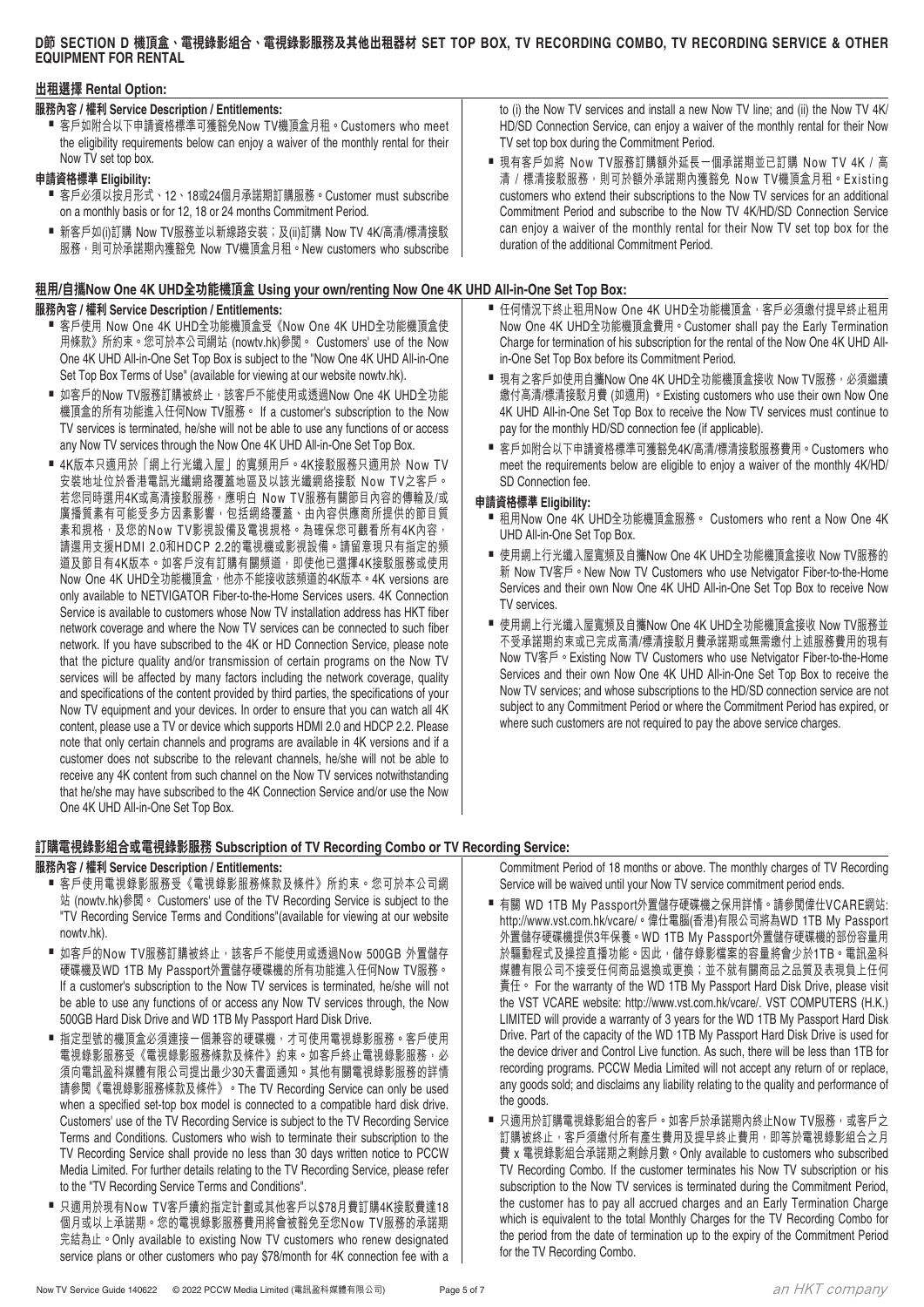### **MOOV – MOOV足本版 MOOV – MOOV Unlimited:**

➤ 條款及條件:MOOV條款及條件可於http://moov.hk瀏覽。Terms and Conditions: MOOV Terms and Conditions, available at http://moov.hk.

**服務內容 / 權利 Service Description / Entitlements:** ■ MOOV新客戶可獲豁免首月月費。此項不適用於與moov演唱會 " MV台一併購 買之MOOV足本版服務。 Charges for the first month may be waived for first time customers of MOOV. This is not applicable to the MOOV Unlimited service purchased as a package with the MOOV Concert " MV channel. ■ 登入名字 將傳送至您在 Now TV申請書所提供的流動電話號碼。The Login ID will be sent to the mobile number specified by you in your Now TV Application. ■ 登入密碼 將傳送至您在 Now TV申請書所提供的電郵地址。The login password will be sent to the email address specified by you in your Now TV Application. ■ 您的個人電腦及/或指定智能手機裝置須符合基本系統要求,詳情可參閱相關服務 網站 • Your personal computers and/or smartphone devices must meet the basic system requirement as set out in the service website. ■ 服務及質素將取決於連接互聯網的頻寬和/或網絡質素和穩定性。The quality and provision of the service are subject to bandwidth/network quality and stability.

### **MEDIA.now.com – MEDIA MEDIA.now.com – MEDIA:**

➤ 條款及條件:MEDIA.now.com 條款及條件可於http://media.now.com瀏覽。Terms and Conditions: MEDIA.now.com Terms and Conditions, available at http://media.now.com.

**申請資格標準 Eligibility:**

Commitment Period.

- **服務內容 / 權利 Service Description / Entitlements:**
	- MEDIA.now.com在線娛樂服務(僅供在香港使用)。MEDIA.now.com online entertainment service (only available for use in Hong Kong).
	- MEDIA.now.com新客戶可獲豁免首月月費。Charges for the first month may be waived for first time customers of MEDIA.now.com.
	- 登入名字 將傳送至您在 Now TV申請書所提供的流動電話號碼。The Login ID will be sent to the mobile number specified by you in your Now TV Application.

### **F節 SECTION F Now Dollars**

### **Now Dollars \$48月費計劃 (24個月) Now Dollars \$48 Monthly Plan (24 months):**

#### **服務內容 / 權利 Service Description / Entitlements:**

- 客戶訂購本服務計劃,(i) 第一個月可享免費Now Dollars \$64,而該免費Now Dollars 會於計劃生效日存入客戶的Now TV賬戶;及 (ii) Now Dollars \$64 (包括在計劃下所 付的Now Dollars \$48 及免費的Now Dollars \$16), 將會於24個月合約承諾期內,於 每月的指定日子存入客戶的賬戶。Under this Service Plan, customer is entitled to: (i) FREE \$64 Now Dollars for the first month and such Now Dollars will be credited to his Now TV account on the subscription effective date; and (ii) \$64 Now Dollars (comprising the \$48 Now Dollars paid for under the plan and FREE \$16 Now Dollars), will be credited to his account on specific date of each month of the 24 months Commitment Period. ■ 客戶若於服務計劃承諾期結束前終止訂購本服務計劃,則須支付所有應計費用及由終 止日起至承諾期結束期間在該計劃下餘下的應繳費用。If customer's subscription to this Service Plan is terminated before the expiry of its commitment period, he shall pay for all accrued charges and the remaining charges payable under such plan for the period from the date of termination up to the expiry of the commitment period. ■ 您所有已購買之 Now Dollars 不能換回現金或用來支付任何收費 (除了用以支付按 次收費之 自選服務,包括 Now 影視點播站率先睇(106頻道)及AV點播站(900頻道)節 目)。Customers cannot exchange Now Dollars for cash, nor use them for anything other than for paying to view On Demand pay-per-view service programs, including programs in Now Video Express First (Ch.106) and AV PPV (Ch.900).
	- 本服務計劃下的Now Dollars有效期為1個月,如Now TV賬戶內之Now Dollars的有 效期多於1個月,則以較長的有效期為準。The Now Dollars under this Service Plan will expire one month later or upon the expiry date of customer's other Now Dollars in his Now TV account (if any), whichever is later.

### **購買 Now Dollars Now Dollars single purchase**

#### **服務內容 / 權利 Service Description / Entitlements:** ■ 除非本公司另有訂明, Now Dollars \$100、\$200及\$300的有效期分別為成功購買 起計算後3及6個月,如有效期過後,餘下之 Now Dollars 將會自動作廢。Unless otherwise specified by us, the validity periods of Now Dollars of \$100 value, \$200 value and \$300 value are 3 and 6 months respectively. Such validity period starts from the date of your purchase. All unused Now Dollars cannot be used after the expiry of its validity period.

### **G節 SECTION G 其他收費 OTHER CHARGES**

1) 現金保證金(適用於以現金付款之客戶)Cash Deposit (Applicable to customers paying by cash): 客戶訂購任何非自選優惠服務計劃並選擇以現金繳付 Now TV服務頻道訂購月費須繳 付現金保證金\$800或\$500 (只適用於 Now TV服務頻道訂購月費分別達\$250-\$500或 \$180-\$249);或\$300(只適用於 Now TV服務頻道訂購月費少於\$180或訂購額外機頂 盒 – 相同頻道表服務計劃的客戶)。客戶同意保證金會於終止訂購 Now TV服務或於合 約期屆滿時用作繳付未清賬項,剩餘金額將退還予客戶。Customers who subscribe to any Service Plan (with no optional premium), may choose to pay their monthly channel subscription charges for the Now TV services by cash and must pay a Cash Deposit of \$800 or \$500 (applicable to customers whose monthly channel subscription charges for the Now TV services are between \$250 to \$500, between \$180 to \$249 respectively); or \$300 (applicable to customers whose monthly channel subscription charges for the Now TV services less than \$180 or customers who subscribe to the Additional Box – same channel list Service Plan). Customer agrees that upon termination or expiry of his subscription to the Now TV services, the Cash Deposit will be used to settle outstanding charges before the refund of any remaining amount is made to him. customers paying by credit card): 客戶訂購任何服務計劃並以信用卡付款,須於安裝Now TV服務前透過信用卡繳付一個 月之頻道訂購月費。其他收費將於下一期賬單收取。Customer who wishes to pay the Charges by credit card, will have to pay the first month's channel subscription fee before installation of the Now TV services. Other Charges will be charged in the next bill. 3) Now TV安裝費用 Now TV Installation Charge: Commitment Period.

# an HKT company

2) 信用卡預支費用(適用於以信用卡付款之客戶)Credit Card Advance Payment (for

■ 客戶必須訂購24個月承諾期的服務。Customer must subscribe for a 24 months

■ 登入密碼 將傳送至您在 Now TV申請書所提供的電郵地址。The login password will be sent to the email address specified by you in your Now TV Application. ■ 您的個人電腦及/或指定智能手機裝置須符合基本系統要求,詳情可參閱相關服務 網站。Your personal computers and/or smartphone devices must meet the basic

■ 服務及質素將取決於連接互聯網的頻寬和/或網絡質素和穩定性。The quality and provision of the service are subject to bandwidth/network quality and stability.

system requirement as set out in the service website.

■ 您所有已購買之 Now Dollars 不能換回現金或用來支付任何收費 (除了用以支付按 次收費之 自選服務,包括 Now 影視點播站率先睇(106頻道)及AV點播站(900頻道)節 目)。Customers cannot exchange Now Dollars for cash, nor use them for anything other than for paying to view On Demand pay-per-view service programs, including

programs in Now Video Express First (Ch.106) and AV PPV (Ch.900).

新客戶以按月形式、12、18、24或30個月承諾期訂購服務可獲豁免\$230的 Now TV 安裝費用。The Now TV installation charge of \$230 will be waived for new customers who subscribe to a Service Plan on a monthly basis or for 12, 18, 24 or 30 months

位於指定地區的新客戶安裝 Now TV服務或現有客戶由標清服務升級至高清服務,如 需要特別安裝服務,須繳付\$680安裝費。New customers who wish to install Now TV services; or existing customers who wish to upgrade their Now TV services in SD to HD; in selected districts which require special installation services, must pay an installation charge of \$680.